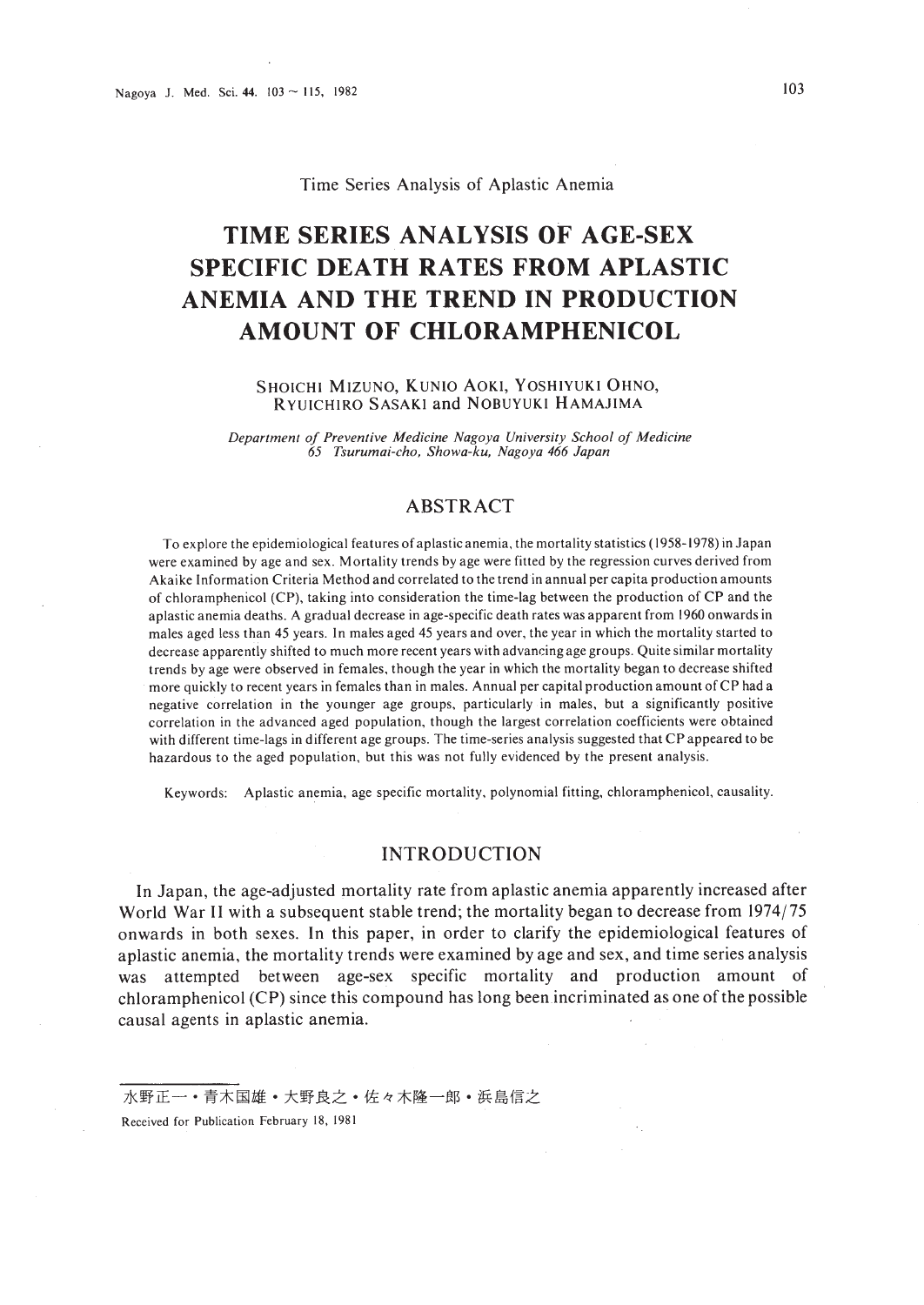## MATERIALS AND METHODS

Information on deaths from aplastic anemia was provided from the mortality statistics in Japan (1958-1978) (I). Age-adjusted mortality rates were calculated by the direct method, using Segi-Doll's world population (2) as a standard. Age-sex specific death rates were calculated for the quinquennial age groups for the period of 1958-1978. The trends in the mortality rates for each quinquennial age group were analysed by fitting the regression curves of Oth to 7th degree polynomials by the minimum AIC (Akaike Information Criteria) method (3).

Annual production amounts of CP were obtained from either the Annual Statistics of the Drug Industry Products (4) or the Japanese Journal of Antibiotics (5-7). Annual production amount per capita was later calculated. Correlation between the age-specific death rate from aplastic anemia and per capita production amount of CP was evaluated, taking into consideration the time-lag between the production of CP and the aplastic anemia deaths.

# RESULTS

### I. *Trend in Age-adjusted mortality rate*

The age-adjusted mortality rate from aplastic anemia increased remarkably for the period of 1947-1958 in both sexes. The mortality trends for 1960-1978 are illustrated in Figure 1.

In males, the mortality was quite stable; the rate being 0.94-0.99 per 100,000 with a slight decrease from 1974 onwards. In females, the mortality was also stable with the rates of0.9 per 100,000 in 1960-1964, followed by a gradual increase in 1965-1974. After attaining the peak of 1.10 per 100,000 in 1974, the mortality tended to decrease in females. Recent decline in the mortality is more prominent in females than in males.

Of epidemiological interest is the fact that male to female ratios of the mortality rates have been approximately the same over the years (1947-1976).

# II. *Mortality by age and sex*

Figure 2 illustrates age-specific death rates from aplastic anemia in 1958-62 and 1977-78. Age-specific death rates in 1977-1978, as compared to the rates in 1958-62, markedly decreased in those males aged less than 60 years and in those females aged less than 65 years, with the substantially increased rates in the advanced ages. The rate of decrease, however, differed in the age groups of less than 60 years, being relatively small in the age groups of 10-24 in males and in that of 0-4 years in females.

### III. *Trends in age-specific death rates*

Figure 3 presents the trends in age-specific death rates from aplastic anemia in males aged 0-44 years by quinquennial age group. Dotted lines represent the regression curve of the minimum AIC among curves of polynomial regressions from Oth to 7th order, which were obtained by the minimum AIC method. The transverse straight lines indicate the mean value of the age-specific death rates for these 21 years. Age-specific death rates for the age groups of 0-44 years tended to decrease gradually over the years, though minor random fluctuations seemed to be observed in different years in different age groups.

Figure 4 shows the mortality trends for quinquennial age groups of 45-69 years in males. The mortality trend for the age groups of 45-49 years was quite similar to that observed in Figure 3. The mortality for the age group of 50-54 years tended to increase gradually for the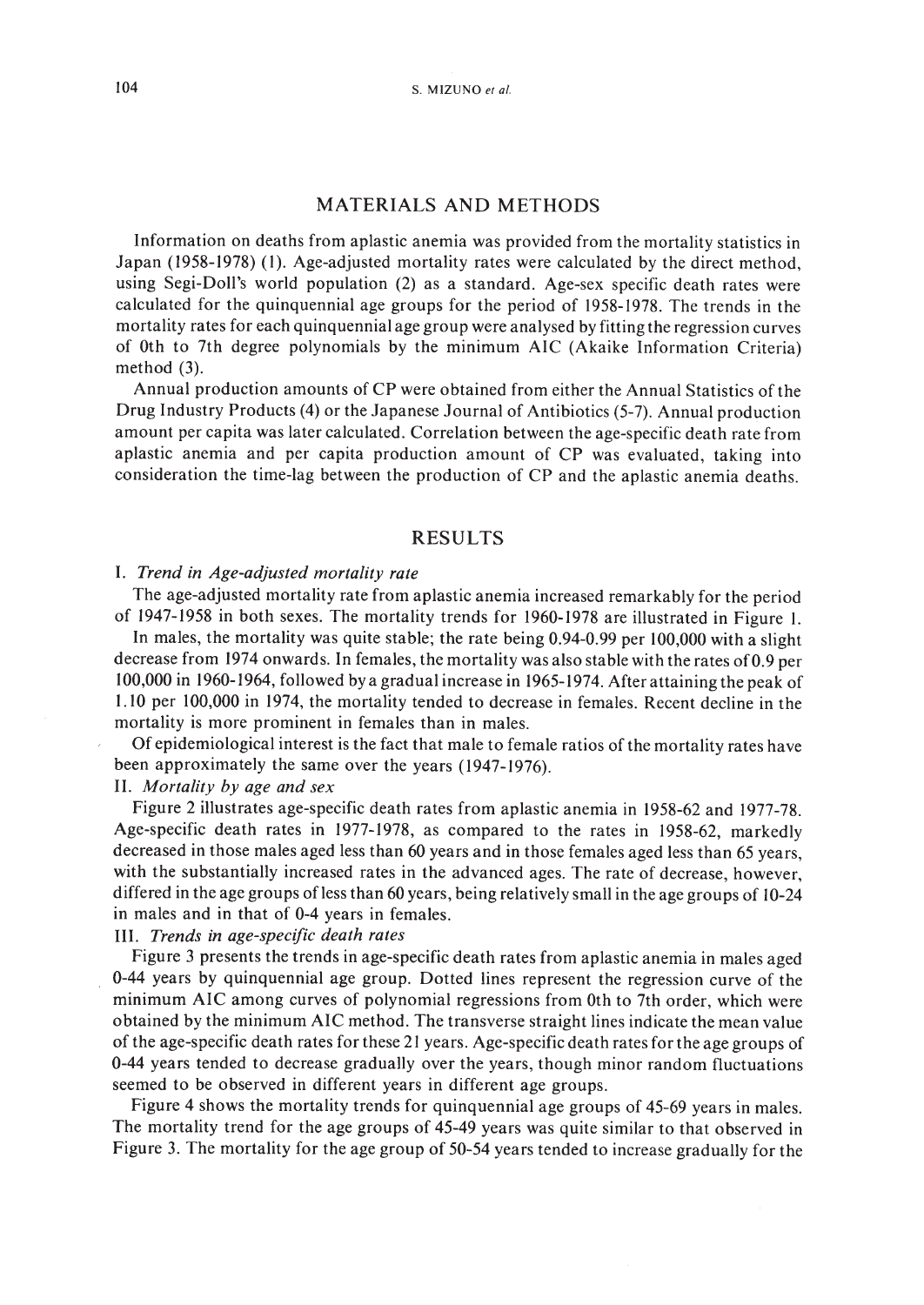

Fig. I. Trend in age-adjusted mortality rate from aplastic anemia for the period of 1960-1978 in both sexes **in** Japan.



Fig. 2. Age-specific death rates from aplastic anemia in 1958-62 and 1977-78 by sex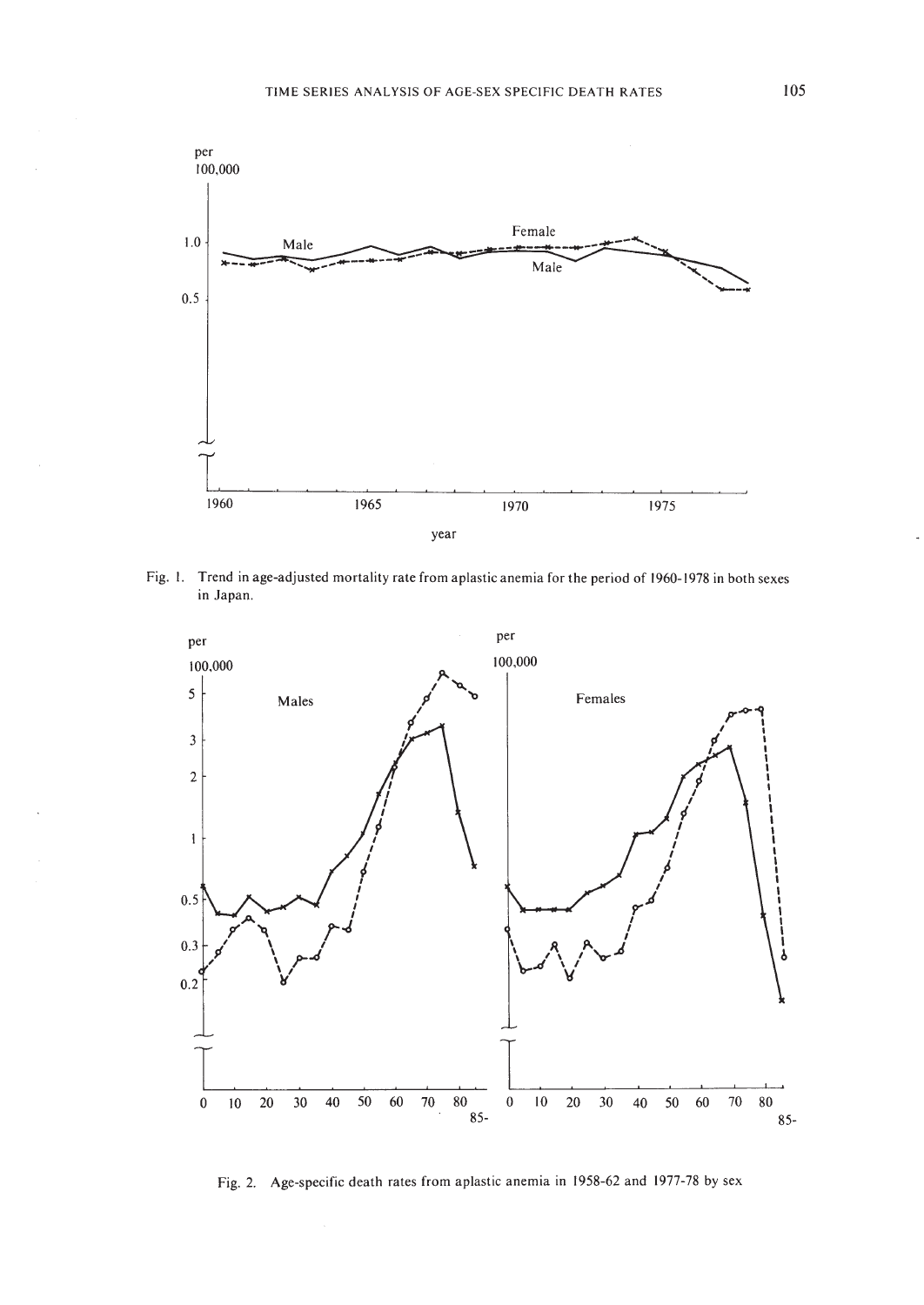

Fig. 3. Trends in age-specific mortality rates from aplastic anemia in 1958-1978.



Fig. 4. Trends in age-specific mortality rates from aplastic anemia in 1958-1978

first 10 years with a peak in the years of 1964-67 and to decrease thereafter. The mortality for the age group of 50-59 years showed three peaks; 1959-60, 1966, and 1970, decreasing mortality being apparent from 1970 onwards. The mortality for the age group of 60-64 years increased from 1958 to 1970 with considerable random fluctuations, then decreased from 1971 onwards. The upward mortality trend was observed in the age group of 65-69 years for the period of 1958-72 with four peaks in 1960, 1964, 1970 and with a subsequent decline.

Figure 5 illustrates the trends in age-specific death rates for the group of males aged 70 years and over. The increase in mortality was obvious in all age groups of 70 years and over. The mortality decreased from 1975 in the age group of 70-74 years and from 1976 in that of 75-79 years, after attaining peaks in 1974 and 1975, correspondingly. The age curve of the mortality for the age groups of 80-84 years was somewhat similar to that for the age group of 75-79 years, but the latest peak was observed in 1976. The mortality for the age group of 80 years and over fluctuated markedly, showing high peaks in 1966 and 1970. The mortality seemed to increase even after 1976 in this extreme age group.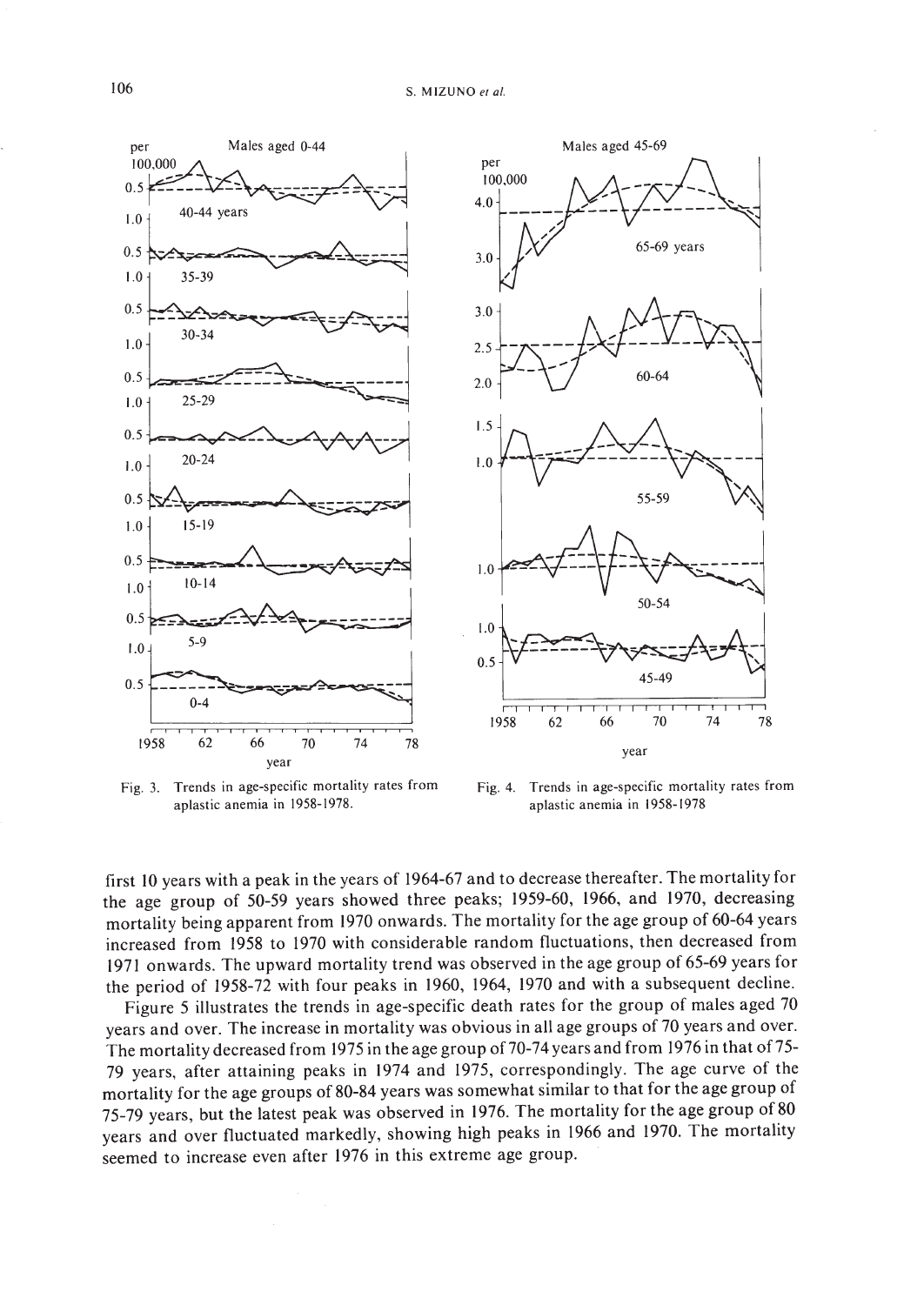

Males aged 70 years and over

Fig. 5. Trends in age-specific mortality rates from aplastic anemia in 1958-1978

In females, much the same trends as those in males were observed, although there were some variations in each age group.

In short, taking the fitted regression curves into consideration, the mortality rates from aplastic anemia seemed to decrease gradually in the age groups of less than 45 years in both sexes from 1960 onwards. In males aged 45 years and over, the mortality appeared to decrease from 1965, but the year in which the mortality began to decrease apparently shifted to more recent years with advancing quinquennial age groups. The years in which the mortality began to decrease seemed to be later for in females than for males, though the peak years of the mortality appeared to shift more quickly to more recent years in females than in males with advancing age groups.

### IV. *Prolongation ofmean age at death from aplastic anemia*

The mean age at death from aplastic anemia increased by 12.2 years in males and 4.4 years in females between 1960 and 1970, and 3.2 and 6.0 years between 1970 to 1975 and  $-0.4$  and 4.3 years between 1975 to 1978 respectively. The increase in the mean age at death from 1960 to 1978 was 14.1 years in males and 15.7 years in females. There is no difference of mean age at death between both sexes for these 18 years, although there were some differences in the trends.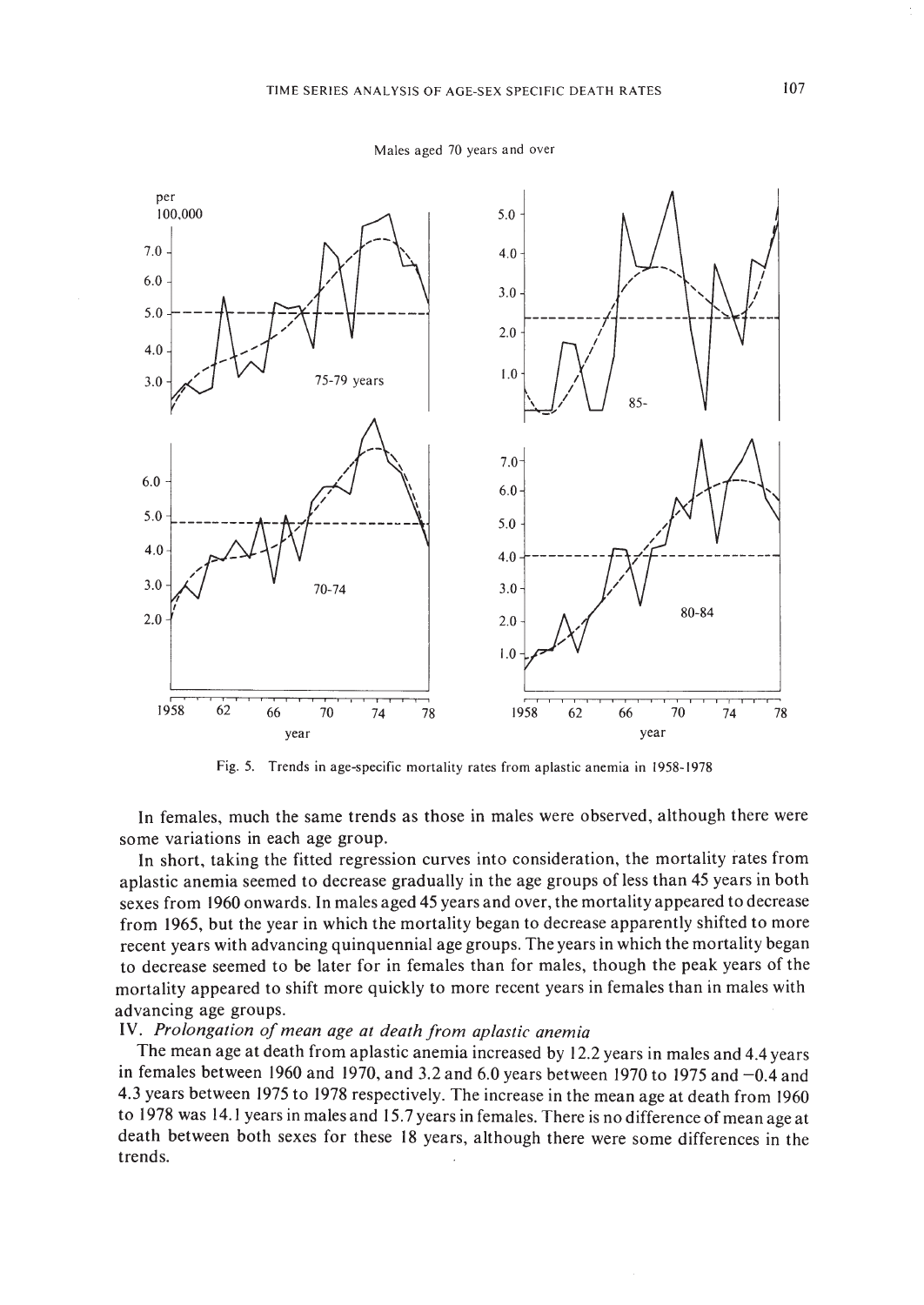

Fig. 6. Trends in per capita production amounts of CP and age-specific death rates for the age groups of 40- 44. 65-69, 70-74 and 75-79 years old in 1958-1978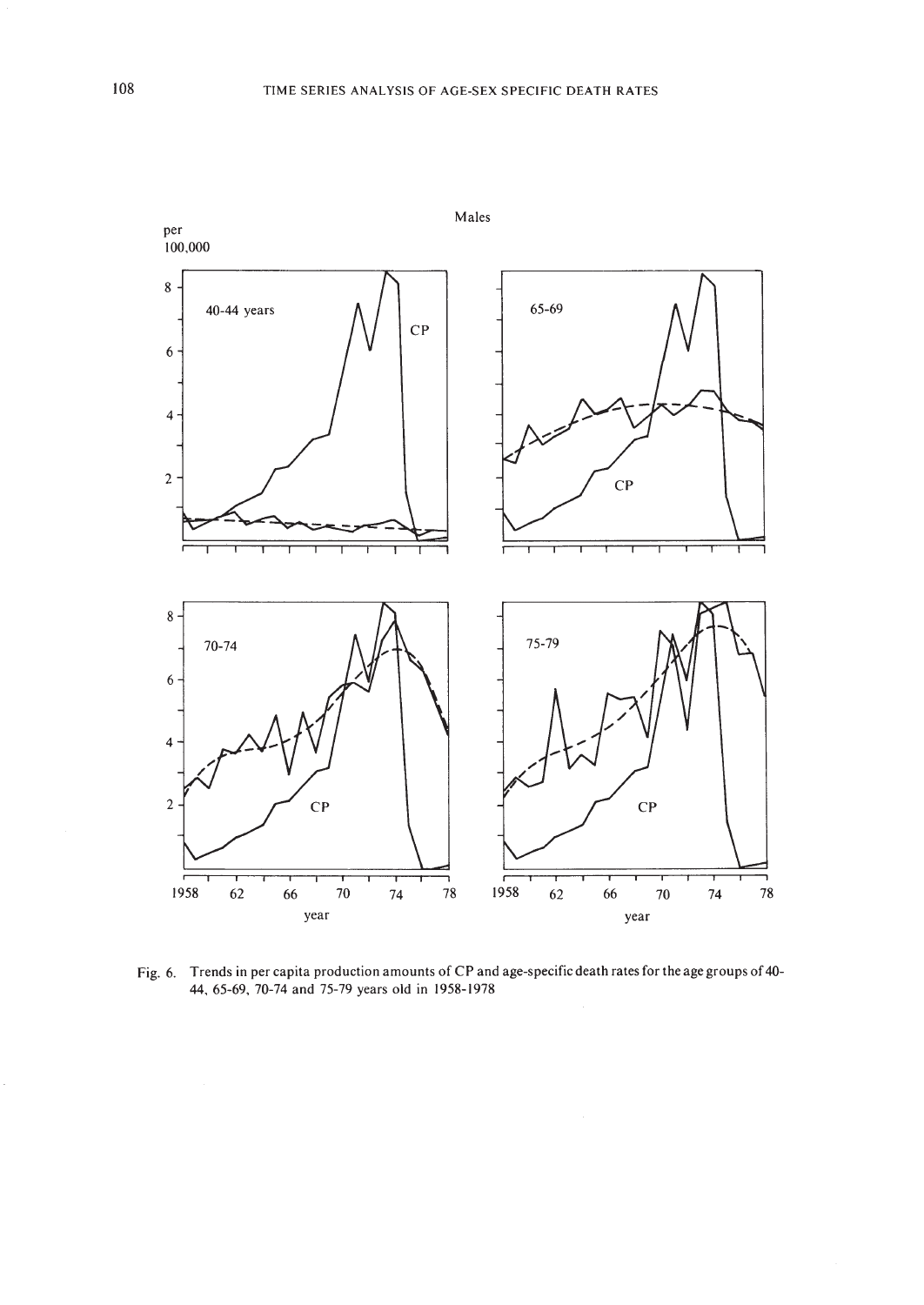The prolongation of mean age at death from all causes was less marked during these 18 years: 9.2 years in males and 10.2 years in females.

V. *Correlation between per capita production amount of chloramphenicol and age specific death rates from aplastic anemia*

Figures 6 and 7 graphically present the trends in per capita production amounts of CP and age-specific death rates for the age groups of 40-44, 65-69, 70-74, and 75-79 years. The age group of 40-44 years was presented as a representative of the age groups of less than 45 years, since the trends in age-specific death rates for these age groups were mutually quite similar, as shown in Figures 3.

**In** the age group of 40-44 years, the trend curves were apparently unrelated for both sexes; this was also true in the age groups of 45-64 years, though not shown. However in the age groups of 70-74 and 75-79 years, the trend curves seemed to parallel each other well for both sexes.

| Time lag between production of CP and onset of aplastic anemia death |                               |                              |                               |                   |                  |                              |                   |                   |
|----------------------------------------------------------------------|-------------------------------|------------------------------|-------------------------------|-------------------|------------------|------------------------------|-------------------|-------------------|
|                                                                      | Males                         |                              |                               |                   | Females          |                              |                   |                   |
| age-group<br>(year)                                                  | the same <sup>+</sup><br>year | <sup>+</sup> 1 year<br>later | <sup>+</sup> 2 years<br>later | *3 years<br>later | the same<br>year | <sup>+</sup> 1 year<br>later | *2 years<br>later | *3 years<br>later |
| $0 - 4$                                                              | $-0.089$                      | $-0.119$                     | $-0.221$                      | $-0.478*$         | $0.607**$        | $0.790**$                    | $0.637**$         | 0.307             |
| $5 - 9$                                                              | $-0.206$                      | $-0.272$                     | $-0.410$                      | $-0.535*$         | 0.230            | $-0.013$                     | $-0.115$          | $-0.372$          |
| $10 - 14$                                                            | $-0.212$                      | $-0.342$                     | $-0.408$                      | $-0.348$          | 0.163            | 0.212                        | $-0.093$          | $-0.501*$         |
| $15 - 19$                                                            | $-0.363$                      | $-0.553*$                    | $-0.486*$                     | $-0.446$          | 0.049            | $-0.158$                     | $-0.360$          | $-0.540*$         |
| $20 - 24$                                                            | 0.060                         | $-0.043$                     | $-0.213$                      | $-0.490*$         | $0.556**$        | $0.623**$                    | $0.518*$          | 0.172             |
| $25 - 29$                                                            | 0.100                         | $-0.185$                     | $-0.430$                      | $-0.611**$        | 0.224            | 0.020                        | $-0.153$          | $-0.399$          |
| $30 - 34$                                                            | $-0.058$                      | $-0.093$                     | $-0.337$                      | $-0.318$          | 0.033            | $-0.005$                     | $-0.133$          | $-0.229$          |
| 35-39                                                                | 0.271                         | 0.024                        | $-0.002$                      | $-0.177$          | 0.255            | 0.216                        | 0.039             | $-0.351$          |
| $40 - 44$                                                            | $-0.063$                      | $-0.084$                     | $-0.309$                      | $-0.399$          | $-0.050$         | $-0.048$                     | $-0.147$          | $-0.256$          |
| 45-49                                                                | $-0.177$                      | $-0.256$                     | $-0.039$                      | $-0.289$          | $-0.296$         | $-0.185$                     | $-0.033$          | $-0.339$          |
| 50-54                                                                | 0.029                         | $-0.114$                     | $-0.300$                      | $-0.439$          | $0.663**$        | $0.572**$                    | 0.375             | $-0.114$          |
| 55-59                                                                | 0.324                         | 0.087                        | $-0.126$                      | $-0.338$          | $0.657**$        | $0.620**$                    | $0.414**$         | $-0.065$          |
| $60 - 64$                                                            | $0.501*$                      | $0.488*$                     | $0.562*$                      | 0.357             | $0.742**$        | $0.804**$                    | 0.445             | $-0.052$          |
| 65-69                                                                | $0.632**$                     | $0.592**$                    | $0.550*$                      | 0.341             | $0.686**$        | $0.679**$                    | $0.553*$          | $-0.443$          |
| 70-74                                                                | $0.640**$                     | $0.739**$                    | $0.810*$                      | $0.774**$         | $0.545*$         | $0.623**$                    | $0.661**$         | $0.654**$         |
| 75-79                                                                | $0.509*$                      | $0.591**$                    | $0.679**$                     | $0.722**$         | $0.494*$         | $0.675**$                    | $0.766**$         | $0.713**$         |
| 80-84                                                                | 0.382                         | $0.588**$                    | $0.705**$                     | $0.745**$         | 0.206            | 0.413                        | $0.571*$          | $0.777**$         |
| $85 -$                                                               | 0.208                         | 0.001                        | 0.099                         | 0.210             | 0.223            | 0.156                        | 0.451             | $0.489*$          |

Table I. Correlation coefficients between per capita production amount of CP and age-specific death rates from aplastic anemia

\*  $p < 0.05$  \*\*  $p < 0.01$ 

, Correlation of the production amount per capita with age-specific death rates in the same year, I year later, 2 years later and 3 years later, respectively.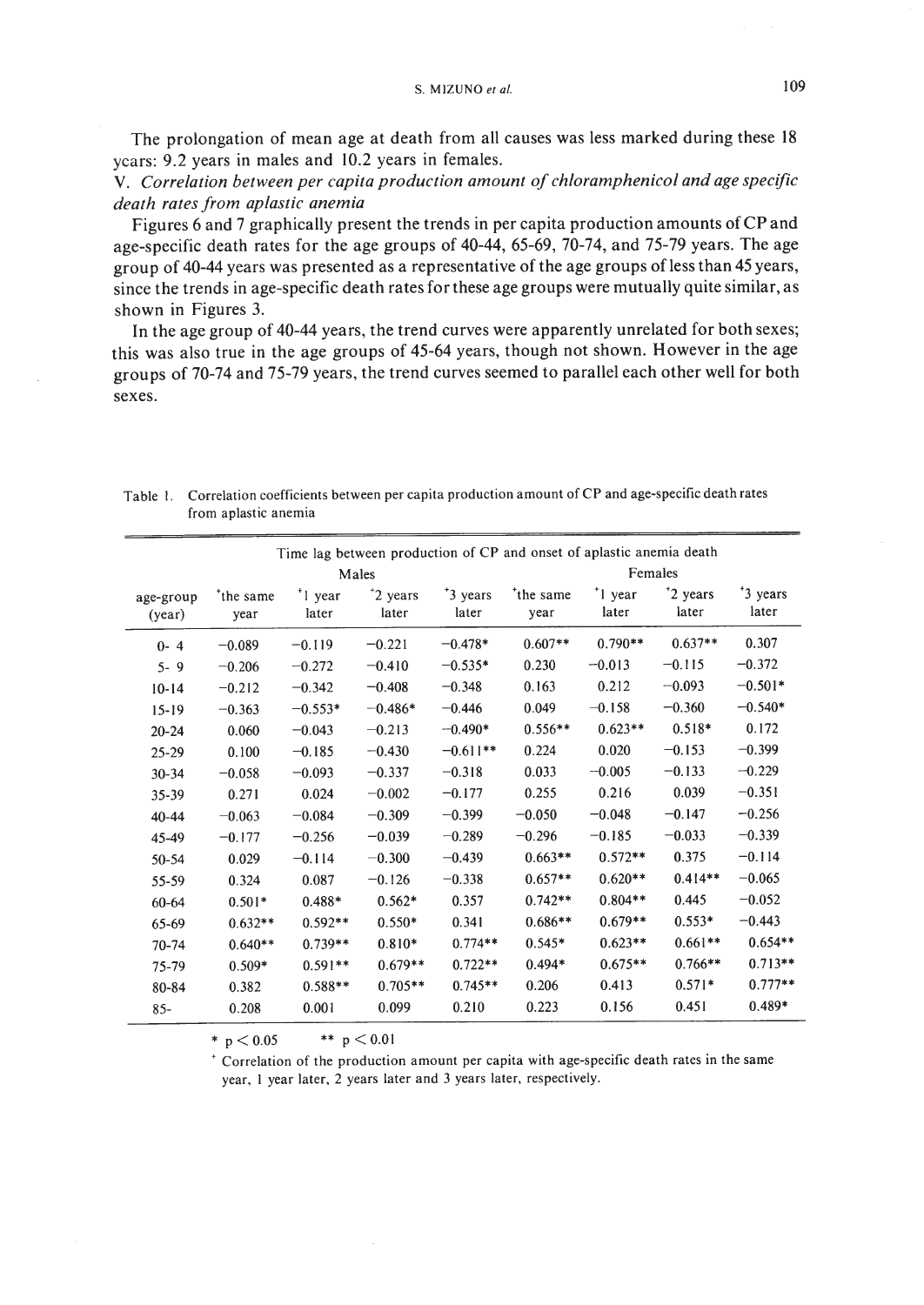

Fig. 7. Trends in per capita production amounts of CP and age-specific death rates for the age groups of 40- 44.65-69.70-74 and 75-79 years old in 1958-1978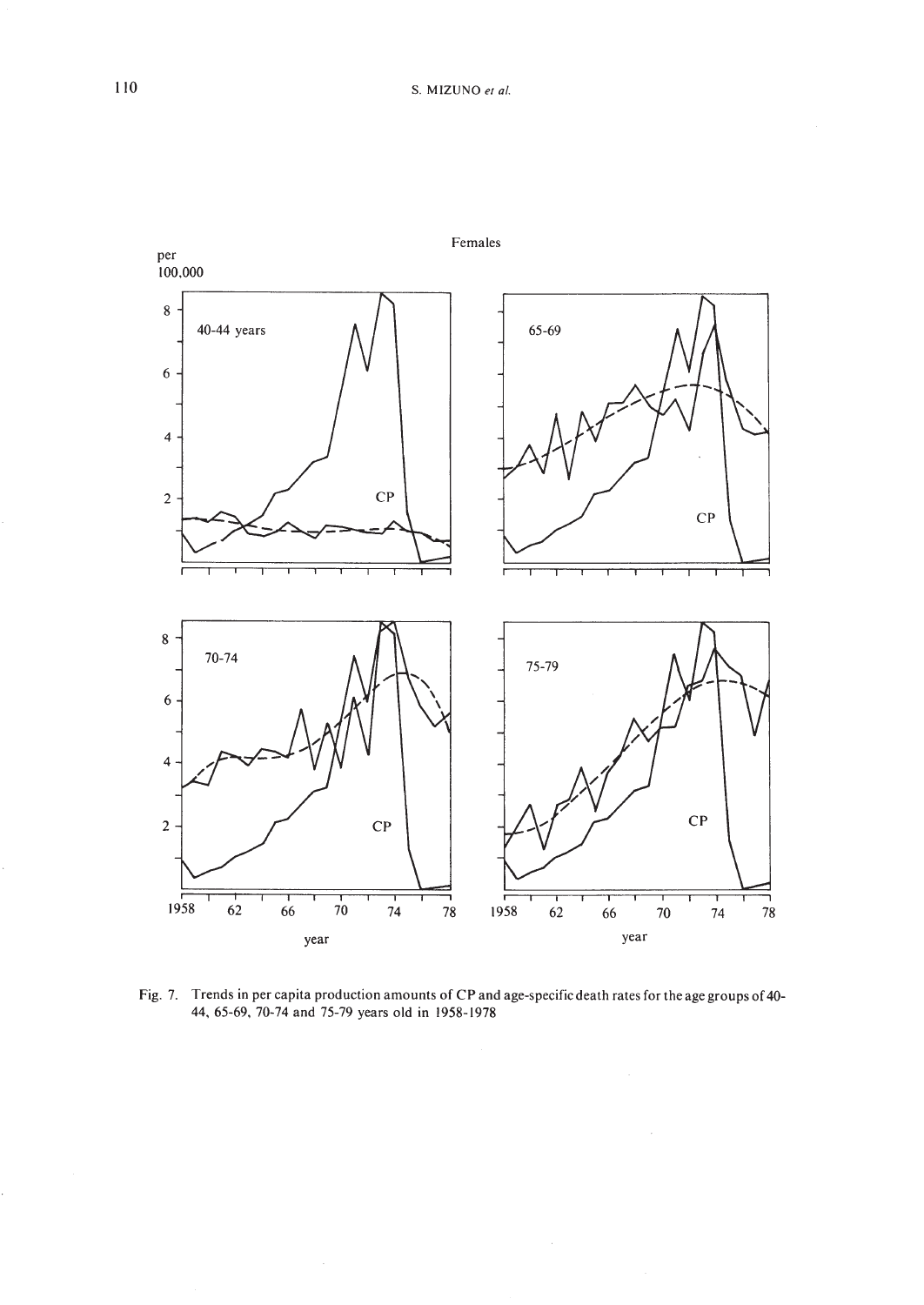To examine the magnitude of correlation between these trends, correlation coefficients with their significance levels were calculated for each quinquenneal age group, taking into consideration the time-lag between the production of CP and the aplastic anemia deaths. To resolve the issue of a lag period, correlations between the annual per capita production amount of CP and the age-specific death rates were examined for the same year, I year later (e.g. 1970 production amount and 1971 age-specific death rate), 2 years later (e.g. 1970 production amount and 1972 age-specific death rate) and 3 years later.

Table 2 details the correlation coefficients thus obtained.

In males, the correlation coefficients were mostly negative for those aged less than 60 years. Significantly negative coefficients were observed in the age groups with lag periods as follows: 0-4 years with a 3-years lag period, 5-9 years with a 3-year lag period, 15-19 years with a I and 2-year lag period, 20-24 years with a 3-year lag period, and 25-29 years with a 3-year lag period. In males aged 60-84 years, the correlation coefficients were positive and mostly significant, the largest coefficient being 0.562 in the age group of60-64 years with a 2-year lag period, 0.632 in that of 65-69 years with no lag period, 0.810 in that of 70-74 years with a 2year lag period 0.722 in that of 75-79 year with a 3-year lag period and 0.745 in that of 80-84 years with a 3-year lag period. The coefficients for males aged 85 years and over were positive, but not significant.

In females, significant negative coefficients were observed in the age groups of 10-14 and 15-19 years with a 3-year lag period. The coefficients were positive and mostly significant in the age groups of 65 years and over, the seme as in males. The largest positive coefficients in no time lag series were 0.633, 0.657 and 0.686 for the age groups of 50-54, 55-59, and 65-69 years, respectively. In a I-year lag period, 0.790, 0.623, and 0.804, were the largest positive coefficients for the age groups of 0-4, 20-24, and 60-64 years, respectively. In a 2-year lag period, the largest positive coefficients were 0.661 and 0.766 for the age groups of 70-74 and 75-79 years, respectively; 0.777 for that of 80-84 years in a 3-year lag period.

In short, the anuual per capita production amount of CP had a negative correlation in the younger age groups, particularly in males, but a significantly positive correlation in the advanced age groups of both sexes.

### DISCUSSION

In Japan, the mortality trend of aplastic anemia could be divided into three phases; the first phase being 1947-1959, the second phase 1960-1970, and the third phase 1971 and thereafter. In the first phase, 1950-1959, the age-adjusted mortality rate from aplastic anemia apparently increased with increasing age-specific death rates throughout the quinquennial age groups. Interestingly, the upward mortality trend in this period coincided with the remarkable reduction in deaths from infectious diseases and concomitant increase in deaths from malignant neoplasms and stroke (I). It is reported in England and Wales that the trend in the deaths from haematopoietic disorders is inversely correlated with the trend in the deaths from infectious diseases (8). This phenomenon may possibly suggest that those who would likely succumb to infectious diseases because of their impaired haematopoietic system might supposedly die not from infectious disease, but from the haematopoietic disorders themselves when the remarkable reduction of deaths from infectious disease is attained by modern medicine (9). This is not fully evidenced, but may in part explain this particular phenomenon of counter-balancing between infectious disease and haematopoietic disorders.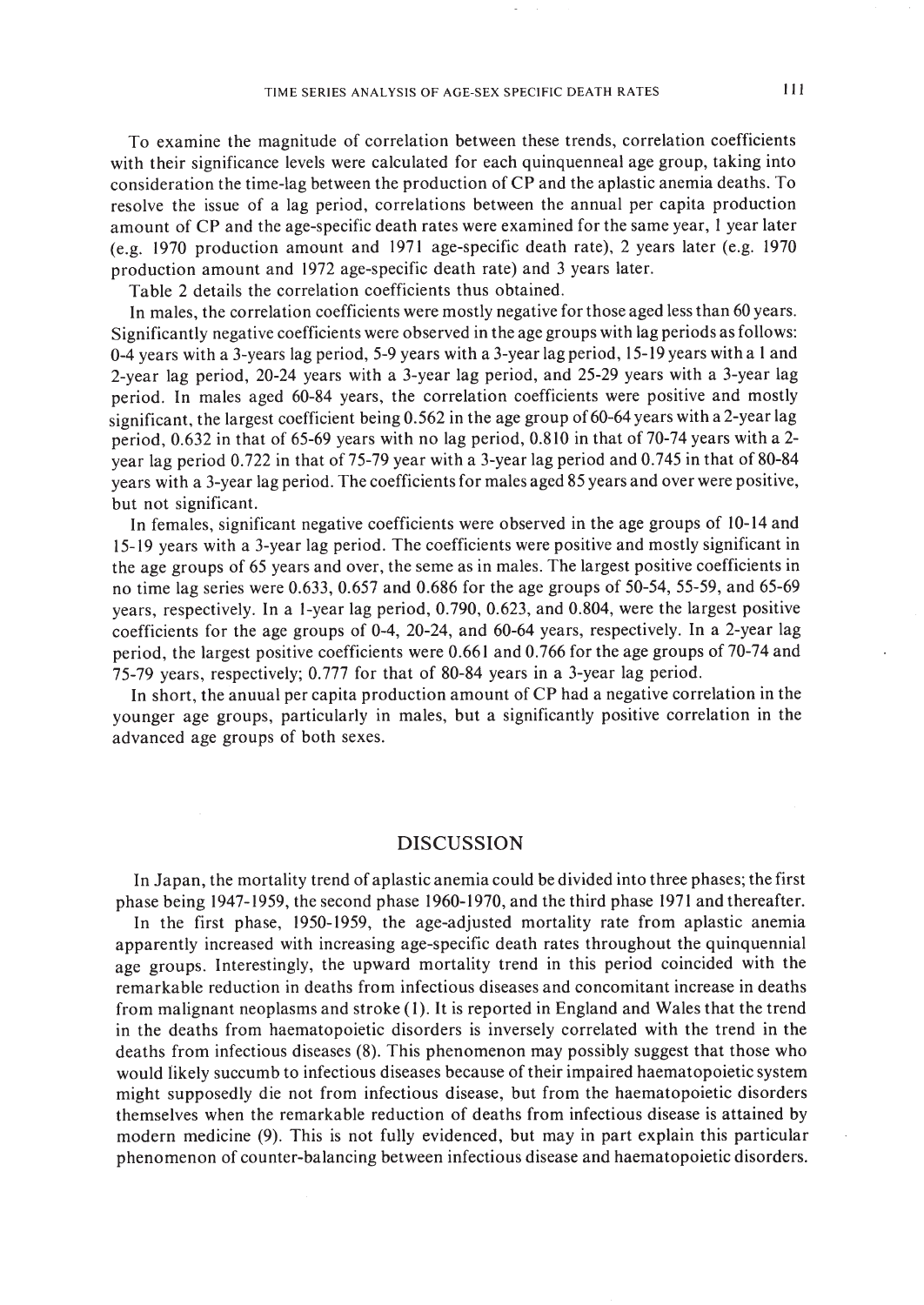#### 112 S. MIZUNO et al.

In the second phase, 1960-1970, the mortality from aplastic anemia was virtually unaltered in both sexes, as shown in Figure I. Examination of the mortality by age demonstrated the gradually decreasing mortality in the age groups of less than 50 years and the increasing mortality in those of 60 years and over, the rate of increase being much more apparent in those aged 70 years and over. The mortality trend in the advanced ages had the peaks in 1968-1974; the peak year shifted to much more recent years with advancing age groups.

In the third phase, the mortality trend was characterized by a small peak in  $1973-1975$  and subsequent decline. Age-specific death rates noticeably decreased from 1975/76 onwards in every quinquennial age group except that of 80 years and over. The increase in the deaths from apalstic anemia for the period of 1971-1975/76, particularly in the advanced age groups, may partly be attributed to the increased rate of clinic visitation by those of advanced age (10) and also to the enhanced attention to this particular disease following nationwide epidemiological surveys conducted in 1972 and 1973 (11). The temporal drop in the rate of clinic visitation in Japan during 1971-1972 was partly due to the walkout of medical practitioners in protest against the health insurance system in Japan. In 1973, a substantial increase in the rate of clinic visitation was observed in all age groups. Since then the rate has leveled off (10). The decrease in mortality, on the other hand, began from approximately 1965, 1970 and 1974/75 in the age groups of 50-59, 60-64, and 70 years and over, respectively. Since the decrease in mortality after 1974/75 was much more remarkable in those over 65, some strongly influencing factors are supposedly involved.

The prolongation of the mean age at death from aplastic anemia during 1960 to 1975 suggests the increased risk-reducing factors of this disease, including the improvement of treatment.

The time-series analysis of age-sex specific death rates from aplastic anemia was carried out using the minimum AIC method.

Taking the fitted regression curves into consideration, the mortality rates seemed to decrease gradually in the age groups of less than 45 years in both sexes from 1960 onwards. In both sexes aged 45 years and over, the mortality appeared to decrease from around 1965, but the year in which mortality began to decrease apparently shifted to more recent years with advancing quinquennial age groups.

Various factors might affect the mortality rate from aplastic anemia. Therefore, it may not be so easy to elucidate the secular trends in age-specific death rates from aplastic anemia.

Of interest is the coincidence between the downward mortality trend after 1974/75 and the regulation concerning chloramphenicols issued in 1975 as a result of an ad hoc committee on drug effect reevaluation of the Ministry of Health and Welfare of Japan. As already stated, CP has long been incriminated as one of the possible causal agents in aplastic anemia.

Production amount of chloramphenicols was 6.3 tons in 1955 and remarkably increased to 160 tons in 1974; then it decreased to 30 tons in 1975 and to 1-3 tons in 1976-1978 (4-7). The decline in mortality from aplastic anemia after 1975 was suggested to be closely related to this reduced amount of CP production (12).

According to the results obtained by the three studies conducted by the Research Committee of Aplastic Anemia for the period of 1973-1978 (13-14), those with exposure to potentially hazardous agents such as drugs, radiation or chemical compounds accounted for 43.5%,38.2% and 40.9% among 237,89 and 66 reported cases in the first, second and third studies, respectively. Chloramphenicols were prescribed in  $14.8\%$  (35 out of 237 cases), 10.1% (9 out of 89 cases) and 3.0% (2 out of 66 cases) in the first, second and third studies, respectively. The prescription rate of chloramphenicols was comparatively low in the third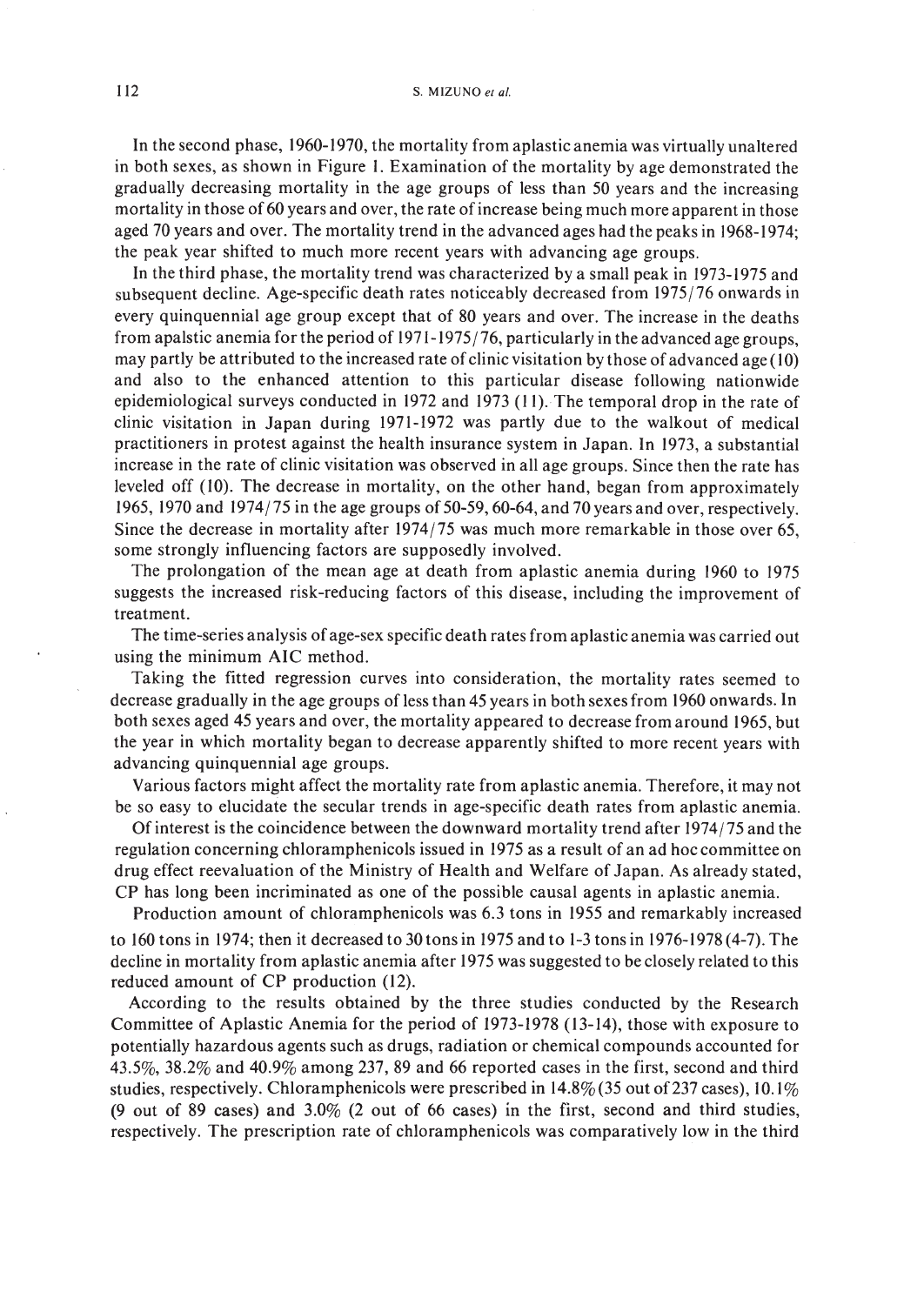study. Following the regulation of indication for chloramphenicols which was issued in December, 1975, the numbers of CP prescriptions as well as the dose prescribed were apparently reduced.

Seven out of 9 cases with CP prescriptions in the second study (study period: July, 1975-September, 1976) were diagnosed before February, 1976. One of two cases reported in the third study was known to have ingested only a total amount of 0.75g of CP ( $0.35 \times 3$  times), and the other case ingested 2g of CP for 2 days in total. These two cases were not diagnosed as secondary aplastic anemia. Dose-response relationship between CP and the incidence of the disease was not observed. It was not suggested by the Research Committee that the causal relationship between chloramphenicol ingestion and aplastic anemia could readily be established from these clinical observations.

According to the pharmaco-epidemiological surveys of the prescription rates and doses of the drugs suspected to induce the subsequent haematologic disorders in a defined population in Nagoya (15), chloramphenicols were prescribed in  $13.3\%$ ,  $7.9\%$  and  $0.08\%$  in the first, second, and third surveys, respectively (survey periods; April-September 1972, October 1975- March 1976 and October 1977-March 1978). The average duration of prescription for chloramphenicols tended to decrease in the third survey.

Prescription of chloramphenicols in combination with other drugs also suspected to induce the subsequent haematologic disorders decreased over the periods in this population in Nagoya. Marked reduction of doses and prescription rate of CP in Nagoya coincided well with the remarkably reduced amount of CP produced in Japan after 1975.

The present time-series analysis demonstrated that the amout of CP produced per capita was unrelated in the younger age groups, but the trend curves were seemingly well parallel to each other in the advanced age groups. This finding may possibly indicate that chloramphenicols are especially hazardous to the aged population. IfCP were to have some effect on the death rates, it is considered that the effect would influence all age groups. The present analysis, however, indicated the downward mortality to start in different years in different age groups. Further analysis, taking into consideration the time-lag between production of CP and deaths, revealed that the annual amount of CP produced per capita siginificantly correlated with the age-specific death rates in the advanced aged population, although the correlations were shown in different age groups with different time lags. The correlation between amounts of CP produced and the regression curves of minimum AIC .showed much the same results as the observed age-specific death rates. It is reported that the time interval from CP intake to onset of so called CP suspected aplastic anemia ranged from several days to 4 years. Smick reported that the correlation coefficiency with significant level was calcualted, taking into consideration year unit time-lag between amount ofCP produced and aplastic anemia deaths (16).

To resolve the issue of a lag period, correlations between the annual amount of CP produced per capita and the age-specific death rates for the same year, I year later, 2 years later and 3 years later were examined.

The results obtained did not show sufficient evidence concerning the relationship between the two indicators, even in the aged population.

These findings can not be interpreted straightforwardly, however, since only fatal cases of aplastic anemia are included in the analysis and since the amount of CP produced does not mean the amount ingested in a population in a defined period. CP has long been incriminated as one of the causal agents in aplastic anemia, and many case reports have been documented throughout the world (17, 18). The incidence rate of aplastic anemia is very low in each country; the rate being  $0.5$  to 1.0 per 100,000 population (19). The proportion of so called CP-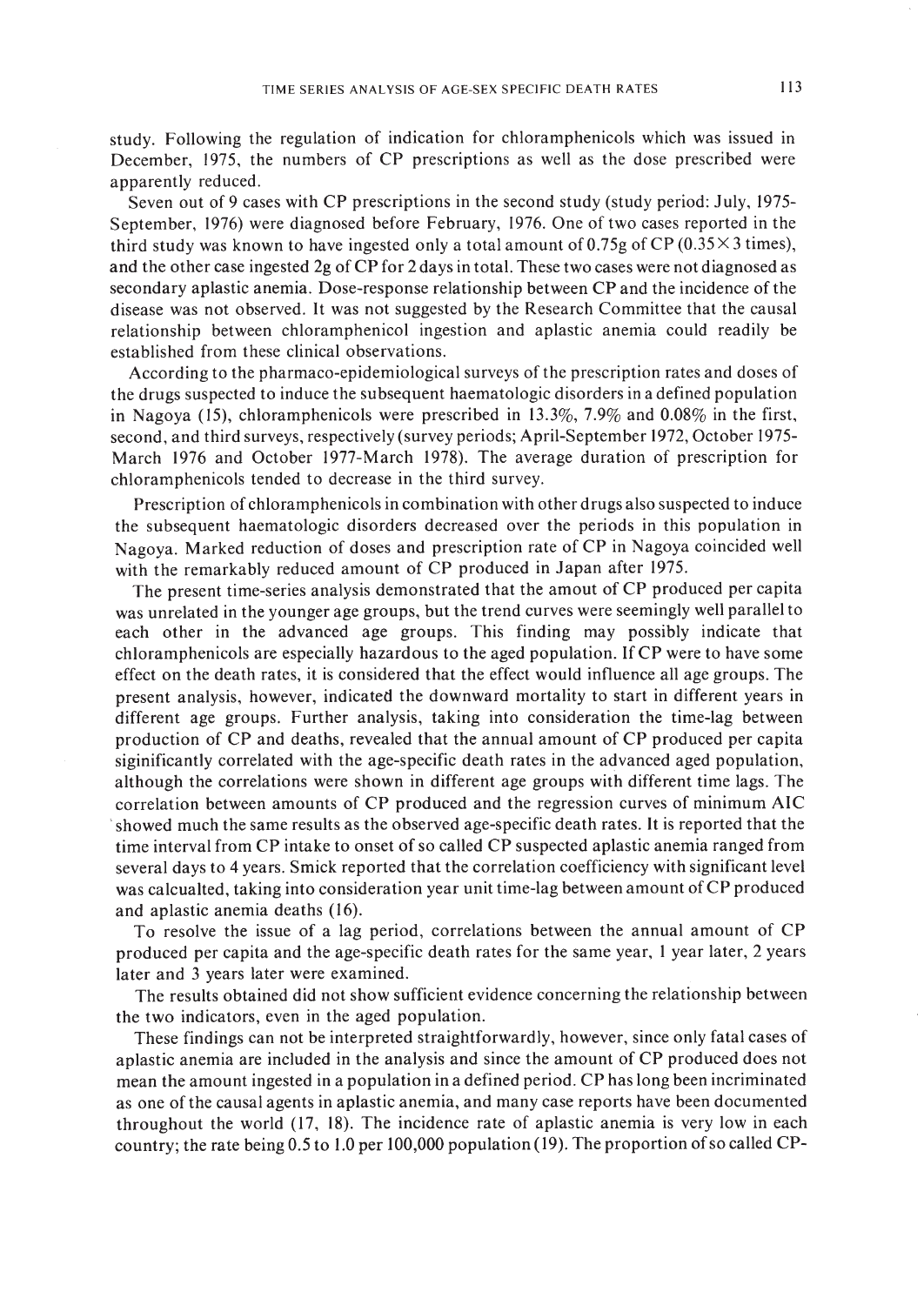induced cases were less than 5% of all aplastic anemia cases in our nation-wide survey in Japan (20). The low frequency may preclude clarification of the statistical association between CP and the disease.

The prescription rates of drugs other than CP, which are suspected to induce subsequent haematologic disorders, decreased simultaneously in the same periods; therefore, the pharmaco-epidemiological effects of these drugs should also be evaluated.

The decrease in mortality from aplastic anemia since 1974 might be related, to some extent, to the possibility of much more attention being paid to preleukemic conditions and other allied diseases as well as aplastic anemia from the viewpoint of differential diagnosis (21-23). The improved treatment, including systematic anabolic hormone therapy for aplastic anemia might also affect the reduced mortality (24).

Continuous observation and further analysis are required accordingly in order to clarify the picture further, using the data of incident cases occurring in a defined area. Since the fatality rate of aplastic anemia has grown lower during the last decade (25).

# REFERENCES

- I) Ministry of Health and Welfare, Health and Welfare Statistics Division, Minister's Secretariat in Japan; Vital Statistics 1950-1978. Kosei-Tokei Kyokai, Tokyo, 1952-1980.
- 2) Doll R, Muir C, Waterhous J eds.: Cancer Incidence in Five Continents. Vol. II IARC, Springer-Verlag, Berlin/New York 1970.
- 3) Akaike H: Likelihood and the Bayes Procedures Research Memo No. 156 Internat. Meeting on Bayesian Statistics. May 28-June 2, 1979.
- 4) Ministry of Health and Welfare, Pharmaceutical Affairs Bureau; Annual Reports for Pharmaceutical Preparations in Japan. Yakugyoh-Keizai Institute, Tokyo, 1973-1978, (in Japanese).
- 5) Journal of Antibiotics, Series B Vol. 13-20, 1960-1967.
- 6) Japanese J. of Antibiotics. Vol. 21-31,1968-1978.
- 7) Production amount of antibiotic Preparations certified by the National Institute of Health of Japan. *Japanese* J. *ofAntibiotics* 26, 163-173, 1973,27,244-255, 1974,28,92-103, 1975,29,207-218, 1976,30,295-305, 1977,31, 113-125, 1978.
- 8) Stewart A, Barber R: The Epidemiological importance of childhood cancers. *Br. Med. Bull.* 27, 63-70, 1971.
- 9) Aoki K, Ohno Y, Shimizu H, Kuroishi T, Ohtani M: Epidemiology of the diseases of blood and hematopoietic system. *Japan. J. Med.* 16,329-341,1977.
- 10) Ministry of Health and Welfare, Statistics Department, Minister's Secrertariat; National Patient Survey in 1970-1975, Kosei-Tokei Kyokai, Tokyo, 1972-1980.
- II) Aoki K, Ohtani M: Nation-wide survey of aplastic anemia (the second report). Hibino S. ed. Aplastic Anemia II, Reports of Ministry of Health and Welfare of Japan, Specific Disease Research Committee on Aplastic Anemia, pp. 1-8, Nagoya, 1974, (in Japanese).
- 12) Shimizu H, Kuroishi T, Tominaga S. Okada H, Aoki K: Production amount of chloramphenicol and mortality rate of aplastic anemia. *ACla. Hemalol. Jap.* 42,689-696, 1979.
- 13) Takaku F, Muto Y: Epidemiological and clinical-hematological study on chloramphenicoal and aplastic anemia. Hibino Sed. Aplastic Anemia V. Reports of Ministry of Health and Welfare of Japan, Specific Disease Research Committee on Aplastic Anemia, pp. 79-91, Nagoya, 1977 (in Japanese).
- 14) Takaku F, Aoki K, Muto Y: Epidemiological-hematological study on secondary aplastic anemia. Uchino H. ed. Reports of Ministry of Health and Welfare of Japan, Specifie Disease Research Committee on Idiopathic Hematopoietic Disorders. pp.38-40, Kyoto, 1978, (in Japanese).
- 15) Okada H, Ohno Y, Aoki K, Kuroishi T: Trend in Prescription rates of drugs suspected to induce hematopoietic disorders in a population in Nagoya. *Nagoya J. Med. Sci.* 43, 29-39, 1980.
- 16) Smick K. M., Condit P. K., Proctor R. L., & Sutcher V.: Fatal aplastic anemia. An epidemiological study ofits relationship to the drug chloramphenicol. J. *Chron. Dis.,* 17, pp.899-914, [964.
- 17) Erslev A. J.: Drug-induced blood dyscrasias. *JAMA* 188, 531-532, 1964.